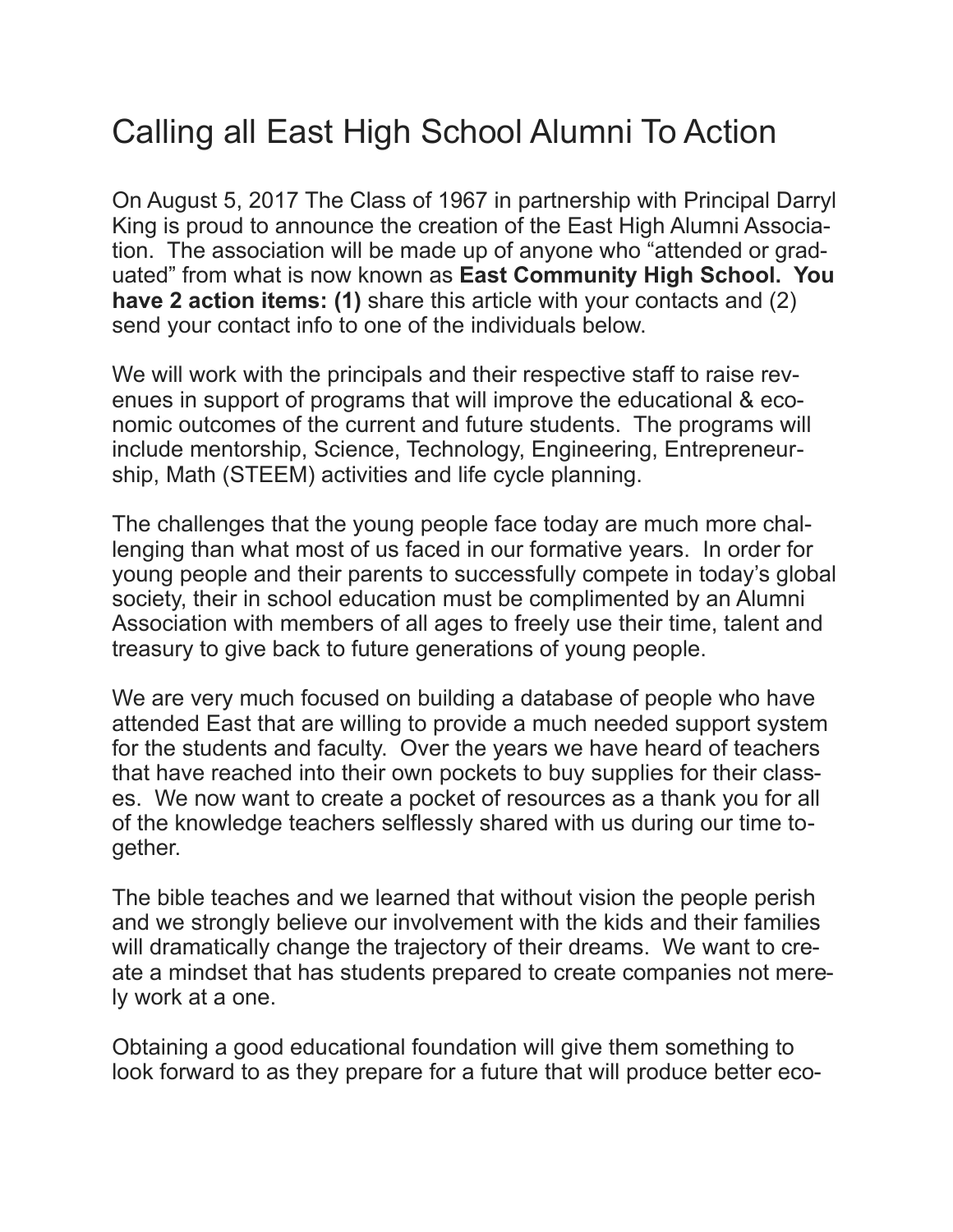nomical outcomes for them and their families. Our primary message to them is "What ever you are dreaming … dream bigger"!

The association will be formally launched on August 4-6, 2017 at our reunion's weekend. All are welcome so save the date additional information will follow. We would like to get contact with as many Alums as possible so we can properly plan our activities.

The format for the weekend is:

Friday Welcome Reception Saturday - All High Old School Jam Sunday - Worship Service followed by a Picnic at MLK park

For additional information send your contact information (Name, Address, Phone numbers, email address, year you graduated) to:

David E. Garnett at: dgarnett33@gmail.com President East High School Class of 1967

## **50th Reunion & Alumni Association Committee**

Herschell Chapman [chpmnh42@aol.com](mailto:chpmnh42@aol.com)

Econuel Ingram [eingram@cityofstockbridge-ga.gov](mailto:eingram@cityofstockbridge-ga.gov)

Sandra Gore Fink scarolfink@gmail.com

Dwayne Kelly dwaynekelly@me.com

Rose Lucas [lucasro64@yahoo.com](mailto:lucasro64@yahoo.com)

Larry Peterson pedieltp1@gmail.com